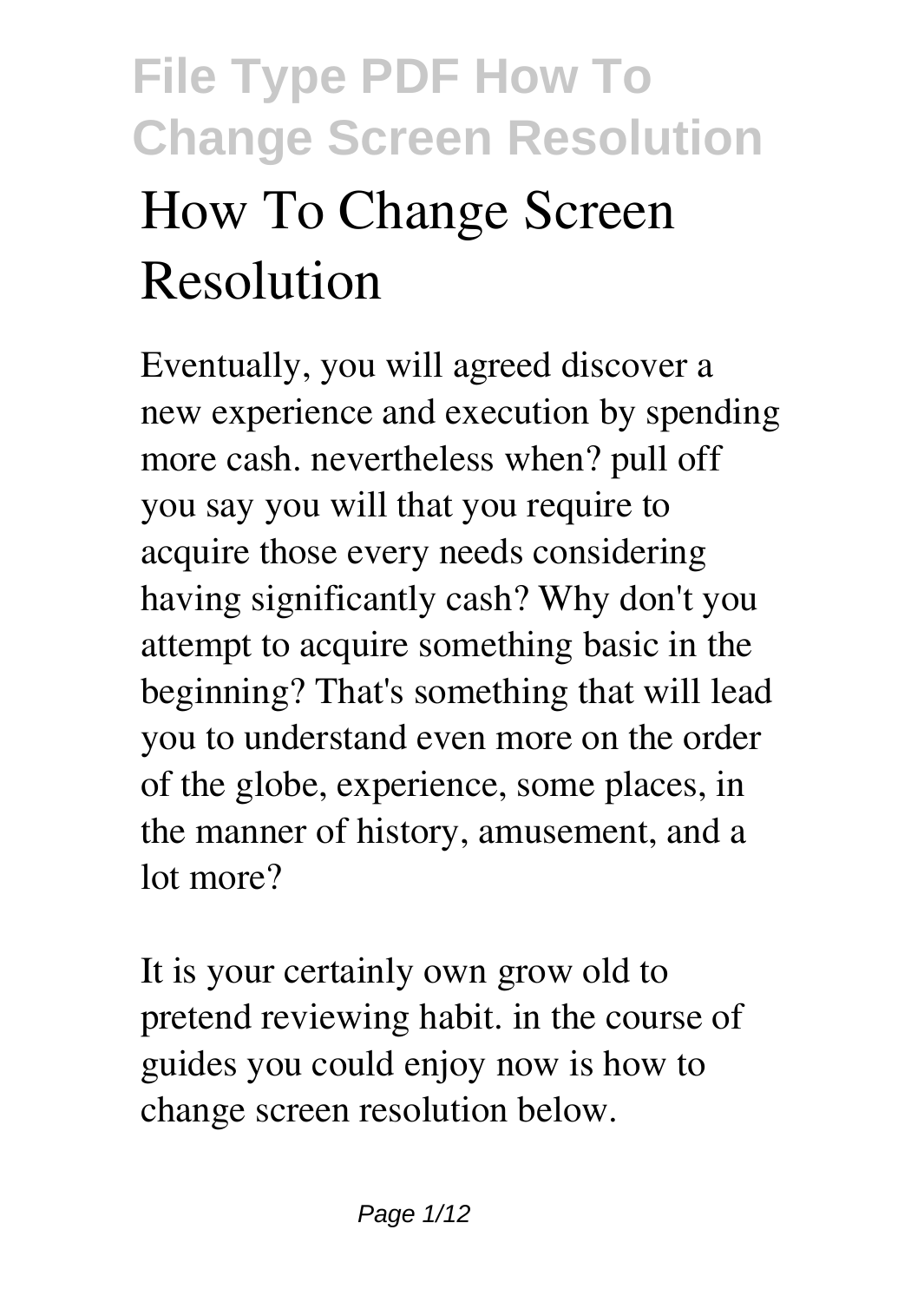*Windows 10 - How To Change Screen Resolution and Size* Chromebooks - how to set the resolution Fix Screen Resolution Problem in Windows 10 How To Change Display Resolutions on Your Mac How To Quickly Adjust Screen Resolution on Your Chromebook Fix Screen Resolution Problem in Windows 10

Windows 8.1 Tutorial Changing Screen Resolution Microsoft Training Lesson 4.3 *How to Fix Screen Resolution Problem in Windows 10 Easy Method 2020*

How to Change Screen Resolution on Mac Xbox Series X - How To Change Display Settings (Resolution and Refresh Rate) Windows 7 Adjust Screen Resolution, **Refresh Rate, and Icon Size - Remove** Flicker [Tutorial] How to Change Screen Resolution in Windows 10 - Using NVIDIA Control Panel **My MacBook Pro Desk Setup!** *How to Fix Wrong Screen Size - Windows Why is Windows Display* Page 2/12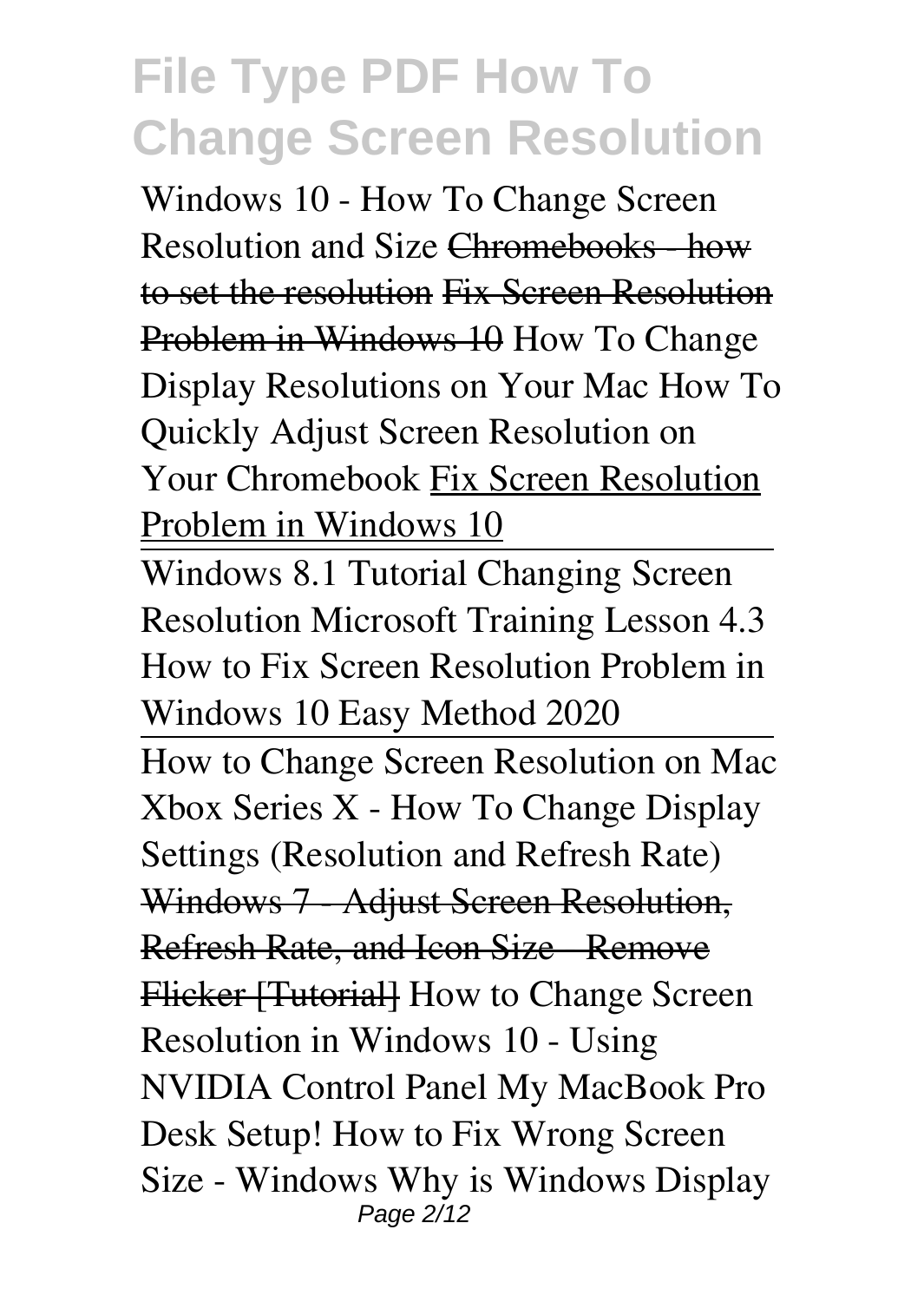**Scaling So Bad?** Connecting Chromebook with HDMI Cable *How to display 4K @ 60hz from MacBook Pro 2016/2017 [NO LIFE TECH]* How To Change Your Screen Size (Chromebook) How To: Reset PC/Laptop Screen Resolution Without A Screen [Video Tutorial By TheCod3r] Why the Desktop is not fullscreen at certain resolutions (Scaling, Nvidia) How to stretch your resolution on acre chrome book *How to fix Windows 10 Resolution Problem | Fit to Screen Best Method - 100% Helpful* How To Change Display Resolution In Chromebook [Tutorial] How to change Screen Resolution \u0026 Display settings in Windows 10 **How to Enable a higher screen resolution (1024x768) on a Netbook SETUP EXTERNAL MONITOR RESOLUTION, REFRESH RATE \u0026 FRAMES-PER-SECOND on Mac OS X** *HOW TO CHANGE SCREEN RESOLUTION ON* Page 3/12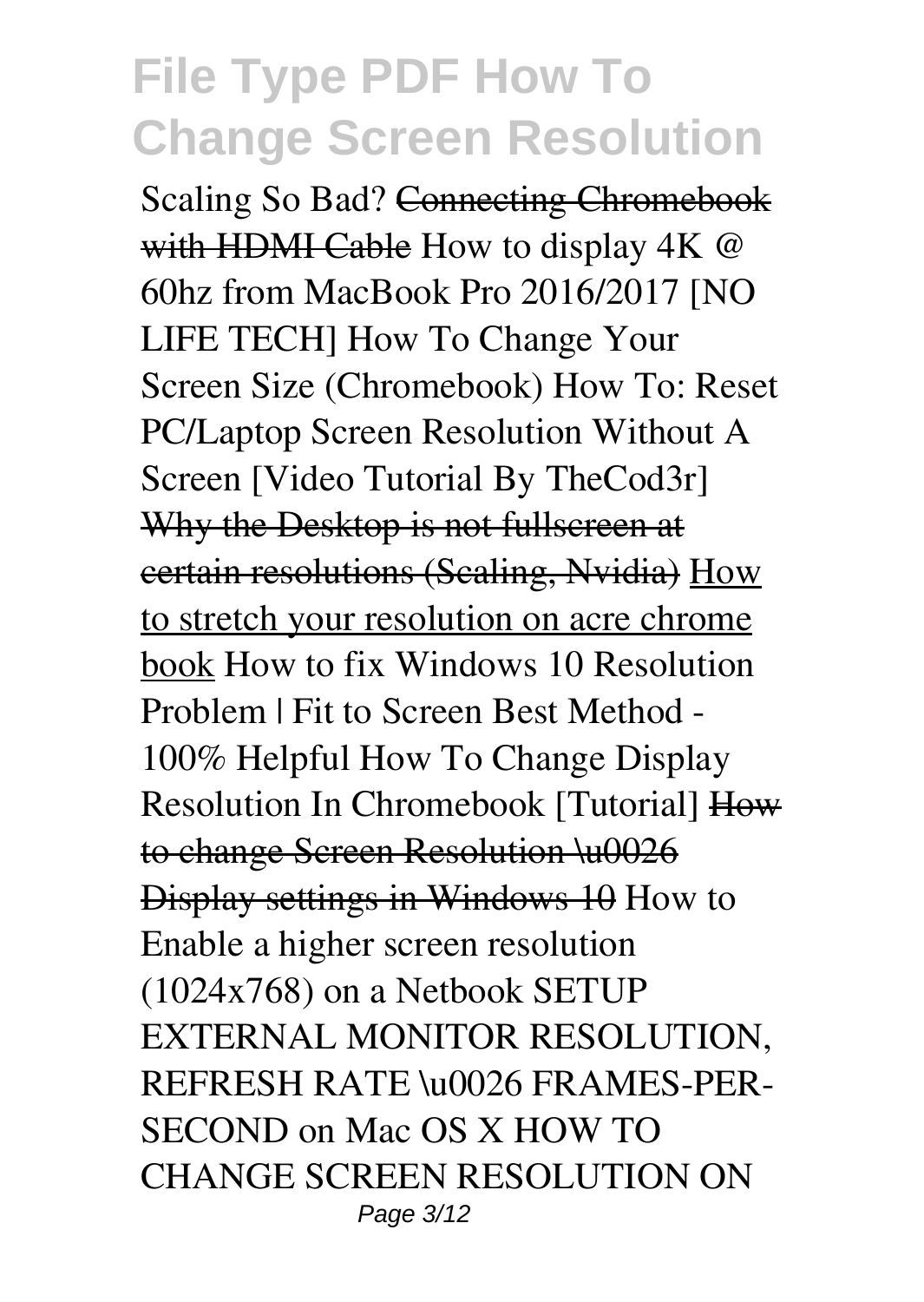*YOU CHROMEBOOK* How to Fix Google Chrome when its changing your screen resolution **Change resolution on Chromebook How to Change Monitor Resolution | What Resolution is my Monitor How To Change Screen** Resolution

Near the bottom of this menu, you will find a section labeled  $\mathbb{R}$  esolution.  $\mathbb{R}$  Click on the arrow next to the resolution that<sup>[s]</sup> currently set to see a drop-down of available options. Select the resolution that you believe best fits your needs. Note: Windows does its best to detect the optimal resolution for the monitor that s plugged in. The operating system marks this resolution as the  $\mathbb{R}$  ecommended $\mathbb{R}$ option.

#### How to Change the Screen Resolution in Windows 10

Click and drag the "Resolution" slider left Page 4/12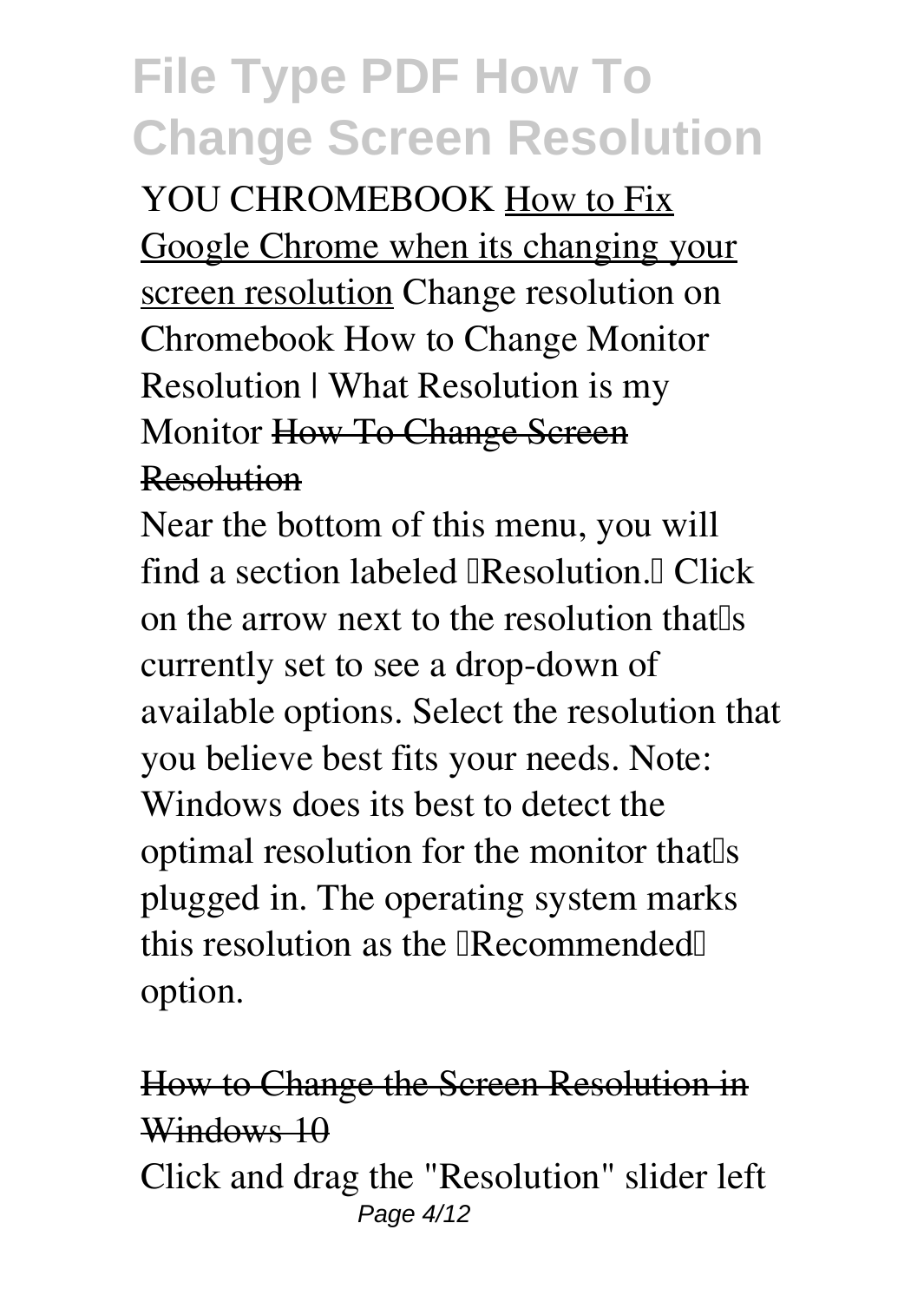or right. It's near the bottom of the "Display Settings" window. Dragging the slider to the left will decrease your screen resolution, while dragging it to the right will increase the resolution. Raising your resolution will make things smaller, while lowering the resolution will make things larger.

#### 5 Ways to Change the Screen Resolution  $on a PC$  wikiHow

To change your screen resolution Open Screen Resolution by clicking the Start button, clicking Control Panel, and then, under Appearance and Personalization, clicking Adjust screen resolution. Click the drop-down list next to Resolution, move the slider to the resolution you want, and then click Apply.

```
Change your screen resolution
support.microsoft.com
              Page 5/12
```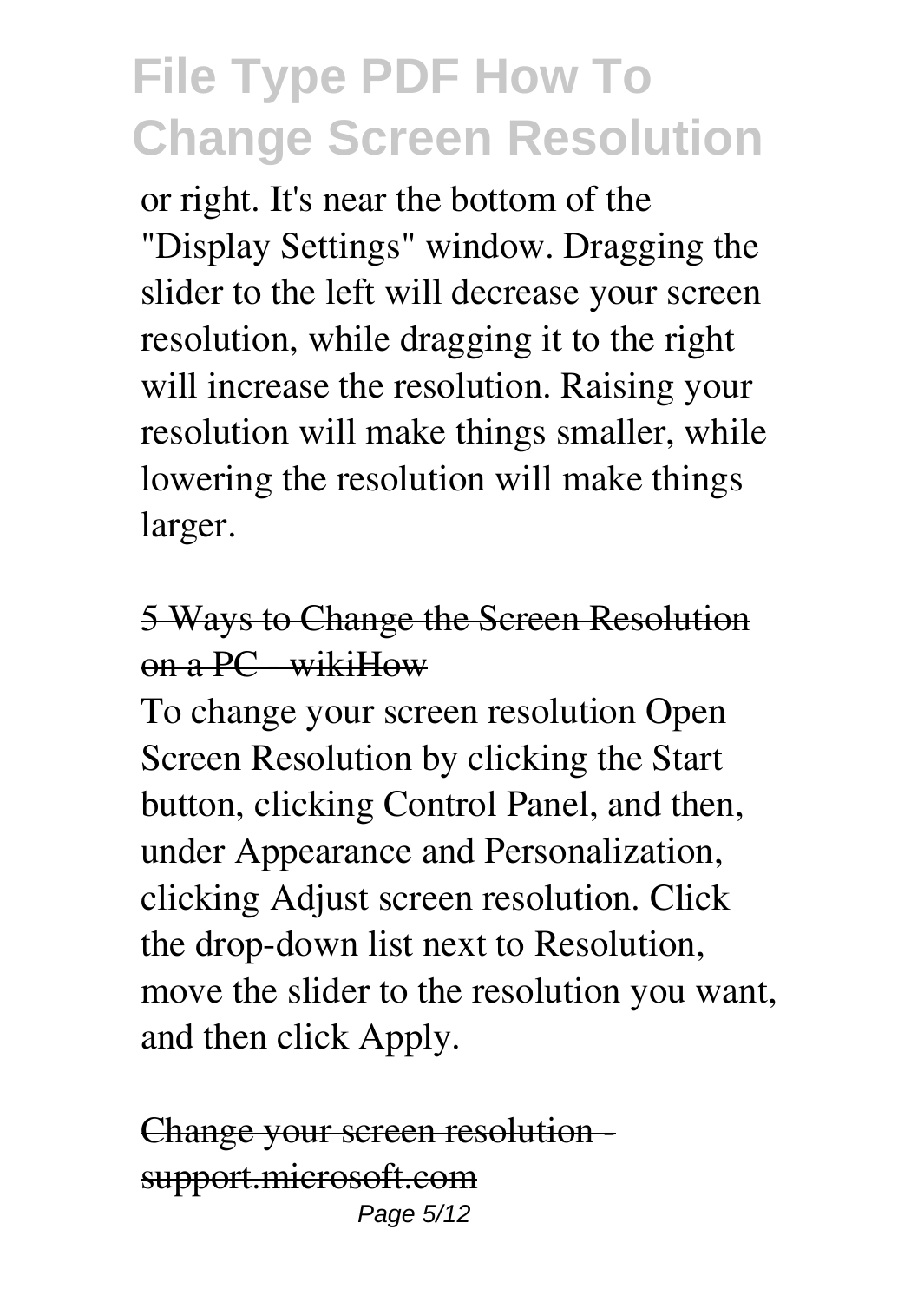How to change your screen resolution in Windows 10. 1. Click the Windows button in the lower-left hand side of your screen. 2. In the search box, type "display." 3. Click "Display settings" to ...

#### How to change your screen resolution in Windows 10 ...

Stay in Display settings. Scroll to Scale and layout. Find Display resolution, and then choose an option. It's usually best to stick with the one that's (Recommended).

#### Change desktop icon size or screen resolution

Just follow the steps below: Go to Windows Settings (Windows key + i)  $\triangleright$ System  $\triangleright$  Display Here you can see the current screen size under Resolution. Check current screen resolution The Resolution dropbox will show all the compatible resolutions. You can select the Page 6/12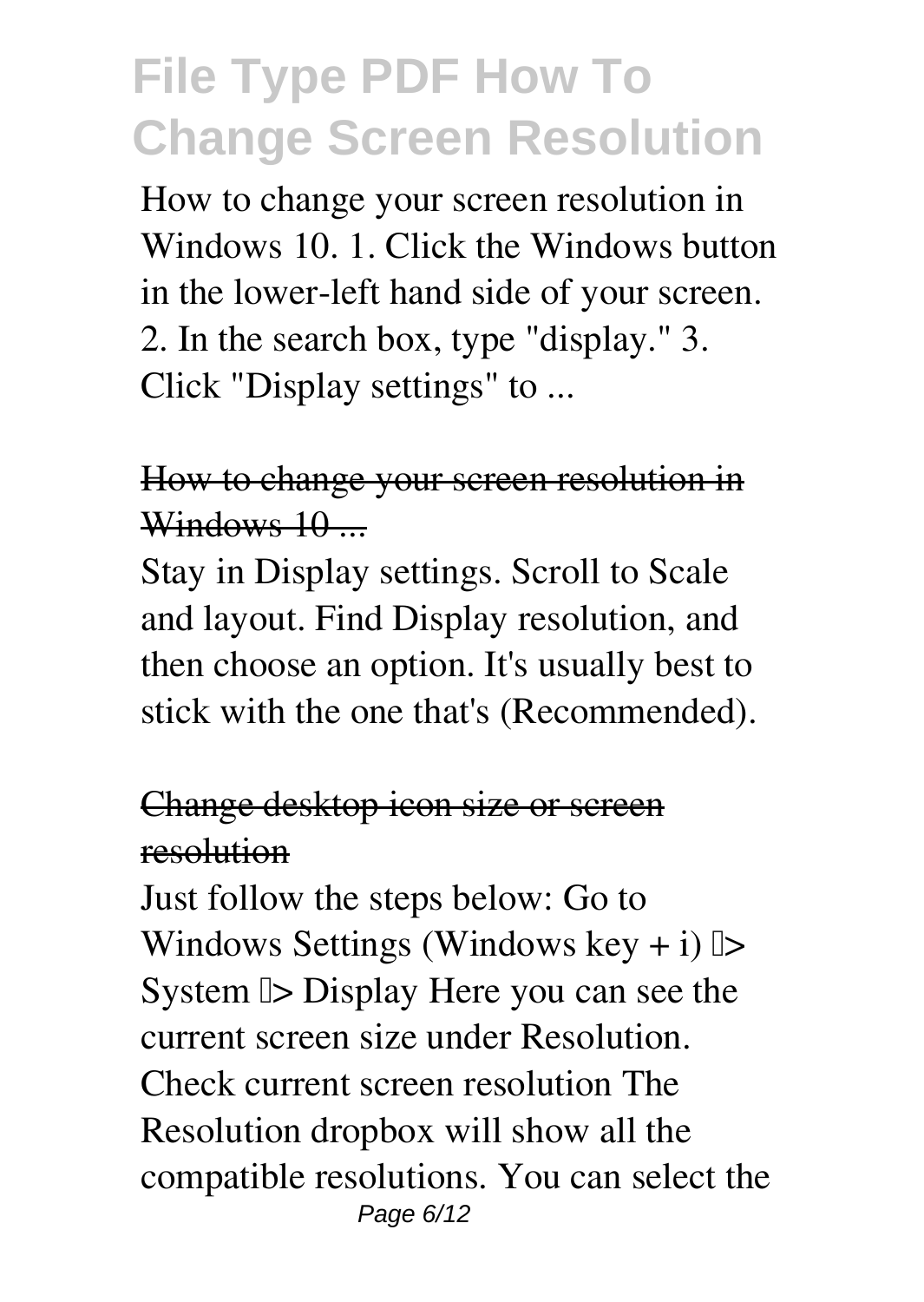one which suits you. Windows ...

### 3 Ways To Change Screen Resolution In Windows 10

To change your computer<sup>[]</sup>s resolution, in the right pane of the window, scroll down and click on Advanced display settings. Open the dropdown menu located directly underneath Resolution and click on your desired screen resolution to select it.

### How to Change Screen Resolution on Windows 10 Appuals.com If you need to change the display resolution setting on your Windows 10

PC, it's not hard once you know how. Whether you want to try a sharper resolution on a laptop that defaults to a lower ...

How to Change Screen Resolution in Windows 10 | Laptop Mag Page 7/12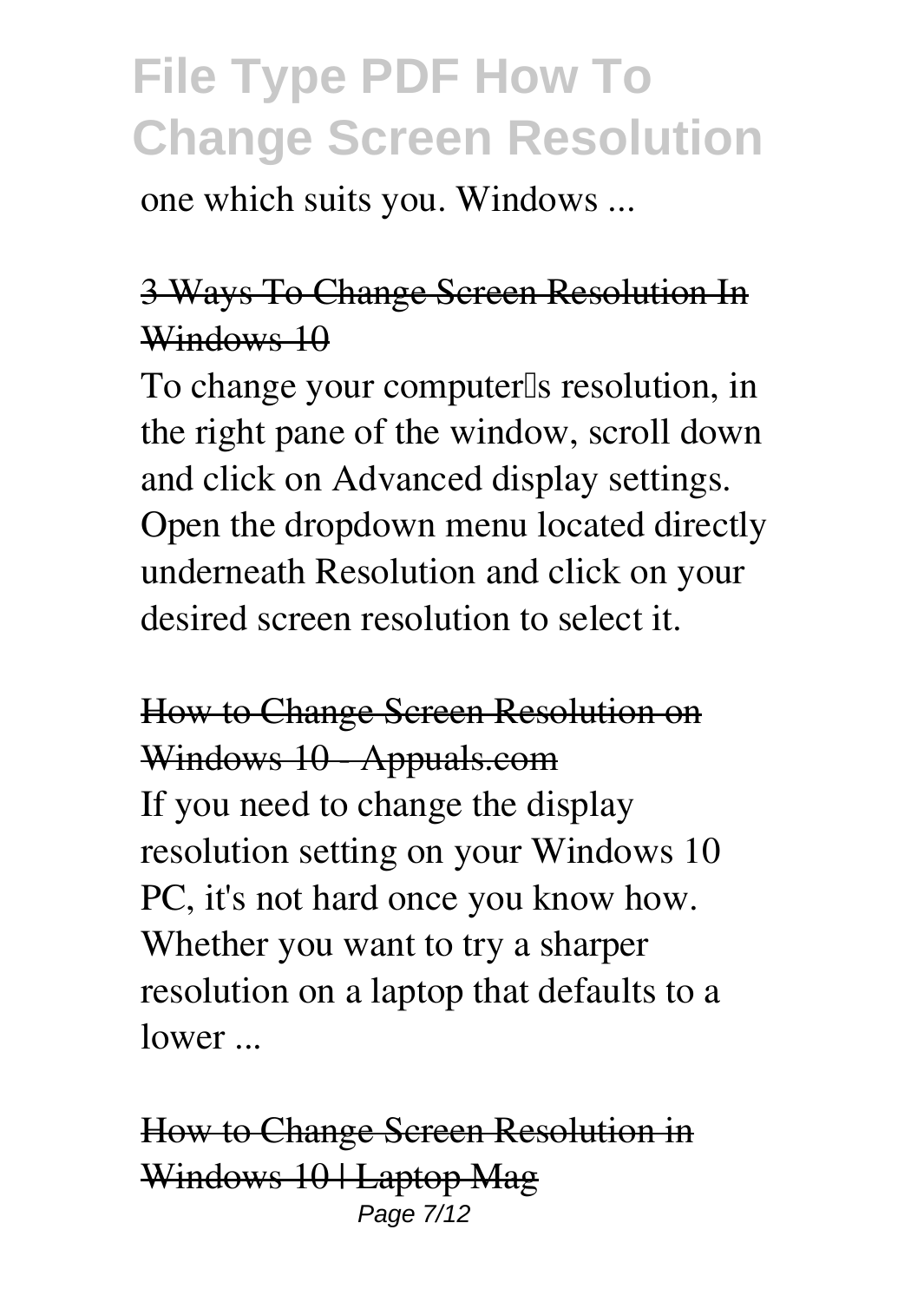And go to Change PC Settings. After that, select PC and devices. Then select Display. Adjust the resolution and scale to make your screen look proper then click Apply. Setting to an option labeled Recommended or Default is often the best choice. If you make a change, you'll be asked to make sure you can still see what is on the screen.

### How to Fix Screen Size Too Big or Small on Windows ...

How to change external screen resolution? Ask Question Asked 5 years, 1 month ago. Active 4 years, 9 months ago. Viewed 13k times 1. 2. I have connected a tablet running Android 4.4 to an external monitor through an MHL to HDMI cable. However, the monitor does not have the same resolution and thus the resulting image is not very good.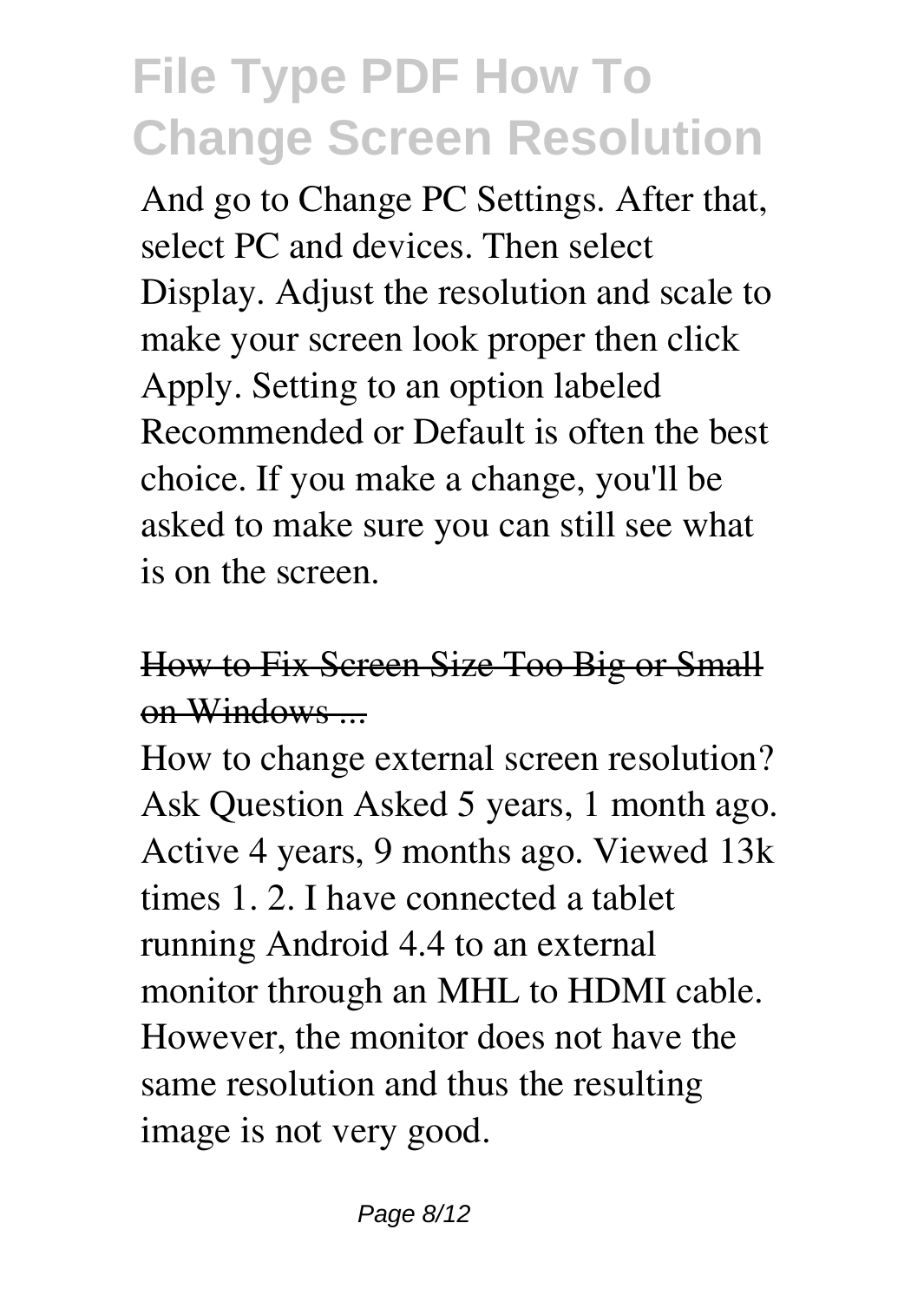hdmi - How to change external screen resolution? Android

Set or Change the Screen Resolution. Close all open programs. Click Start, rightclick the Control Panel icon, and select Open.; In the Control Panel window, click Adjust screen resolution under Appearance and Personalization.; Click the Resolution: drop down, click and drag the vertical slider control to change the screen resolution, and then click Apply.; If the new settings are compatible ...

#### Change Video Settings in Windows 7 | Dell US

To change the resolution settings, scroll down this window and select the dropdown menu for Display resolution. 1920 X 1080 is the recommended screen resolution for my PC. It may be different for...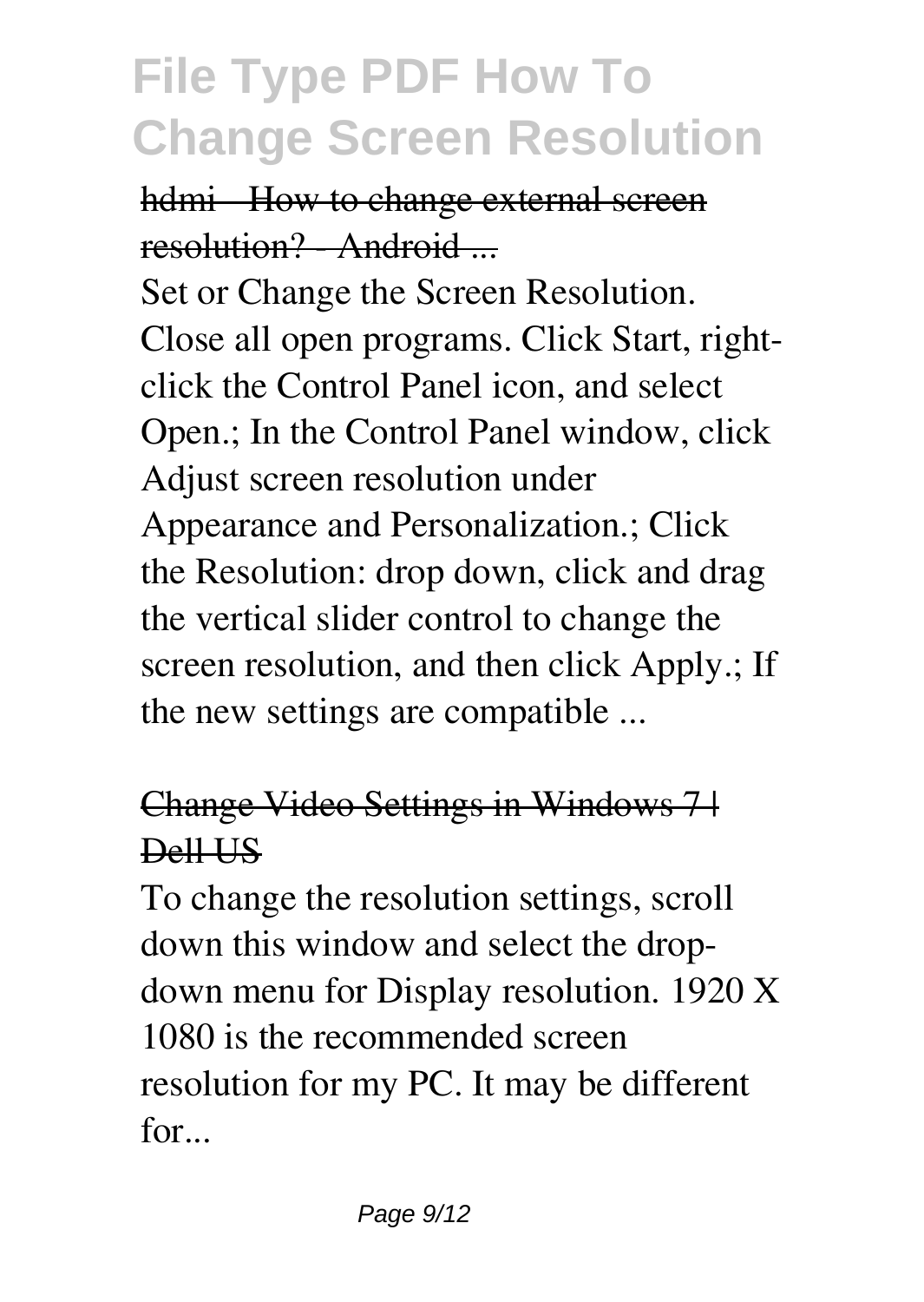#### Change Screen Resolution, Color Calibration in Windows 10

Choose Start||Control Panel||Appearance and Personalization and click the Adjust Screen Resolution link. Adjusting the... In the resulting Screen Resolution window, click the arrow to the right of the Resolution field. The Screen Resolution... Use the slider to select a higher or lower ...

#### How to Change Screen Resolution in Windows 7 dummies

This is a change from earlier versions of Fire OS, where the launcher used the app icon that you uploaded to the developer portal when submitting your app. See Launcher Icon Guidelines for information about required icon resolution and dimensions. Test your icon across the range of devices where you want your app to run.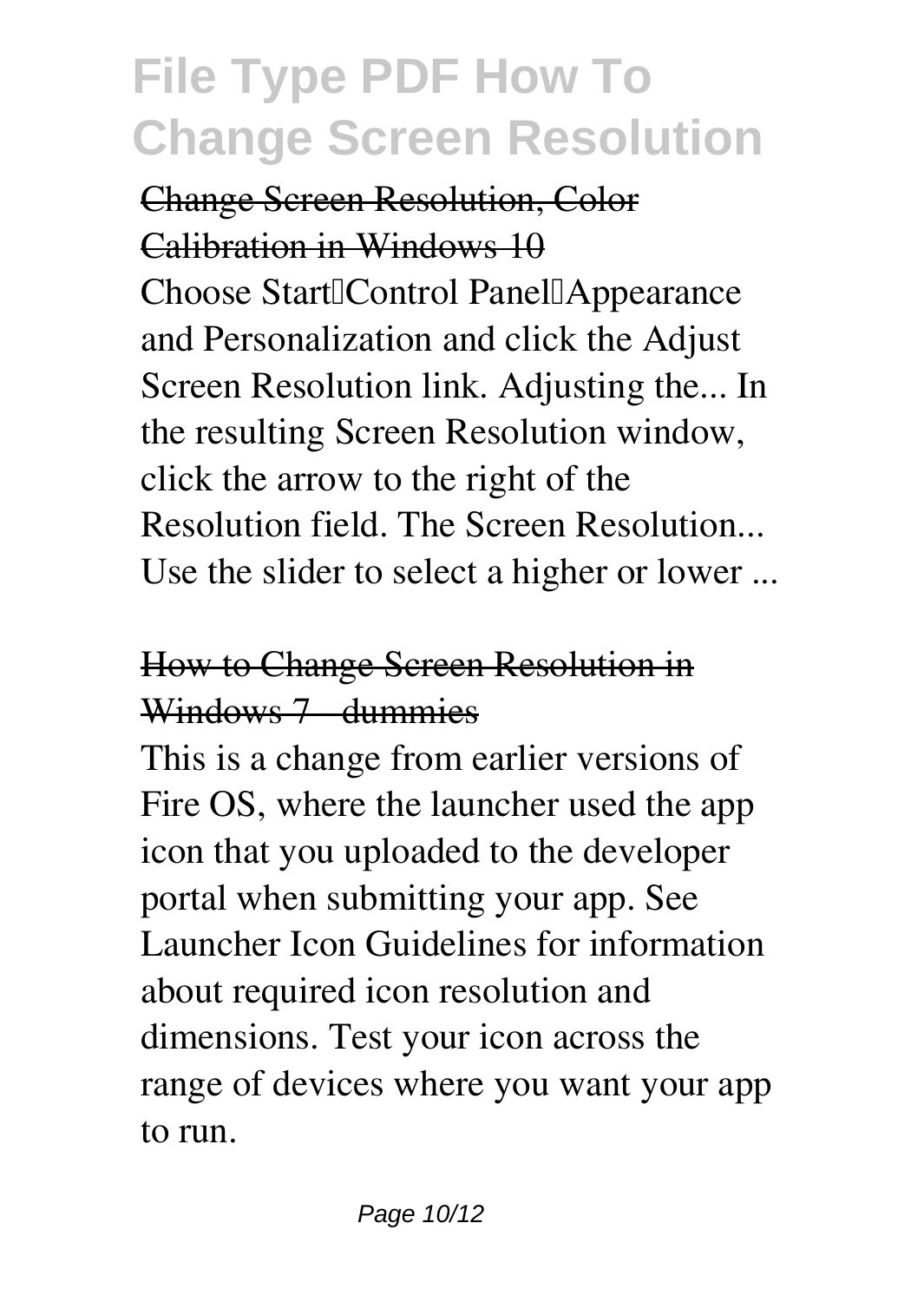#### Screen Layout and Resolution (Fire Tablets) | Fire Tablets

Before changing resolution, it is advisable to make a note of your current resolution and density. Issue *dumpsys* display | grep mBaseDisplayInfol and note down your resolution and pixel density. Now you can change the density or resolution by using the following commands. You can change pixel density number from range 120-600.

#### 4 methods to change screen resolution on Android ...

1 Right-click a blank part of your desktop and choose Screen Resolution. The Screen Resolution window appears. 2 To change the screen resolution, click the Resolution drop-down list and use your mouse to drag the little bar between High and Low. Watch the little preview screen near the window<sup>[]</sup>s top change as you move the mouse.